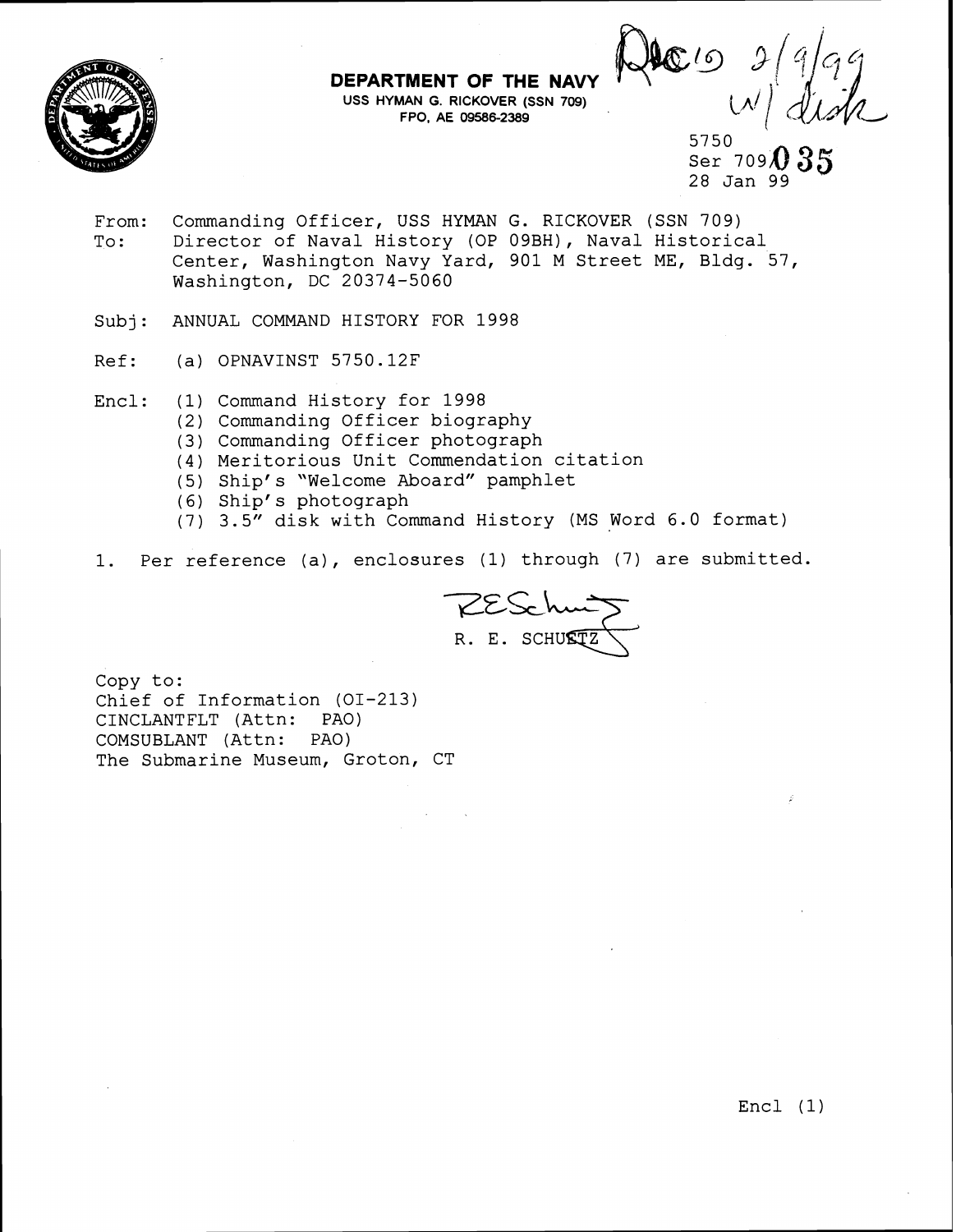## **ANNUAL COMMAND HISTORY FOR 1998**

1. Command Composition and Organization.

a. Mission: USS HYMAN G. RICKOVER (SSN 709) is a nuclear powered fast attack submarine of the LOS ANGELES (SSN 688) Class. Her principal mission is to operate against enemy submarines and surface ships, to conduct cruise missile strikes against land targets and other operations which rely on the inherent stealth of the submarine.

b. Immediate Senior in Command: COMMANDER SUBMARINE SQUADRON EIGHT

c. Homeport: NORFOLK, VA

d. Command Organization:

| R. | E. SCHUETZ | CDR  | COMMANDING OFFICER              |
|----|------------|------|---------------------------------|
| В. | J. GENOBLE | LCDR | EXECUTIVE OFFICER               |
|    |            | LCDR | ENGINEERING OFFICER             |
|    |            | LT   | NAVIGATOR/OPERATIONS<br>OFFICER |
|    |            | LT   | WEAPONS OFFICER                 |
|    |            | LT   | SUPPLY OFFICER                  |
|    | F. JACKSON | MMCM | CHIEF OF THE<br>BOAT            |

- 2. Chronology.
	- a. Significant Events:

|  | $01$ JAN $-$ 19 JAN | NORTHERN ATLANTIC DEPLOYMENT |
|--|---------------------|------------------------------|
|  | $19$ JAN $-$ 23 JAN | INPORT TROMSO, NORWAY        |
|  | 23 JAN $-$ 09 MAR   | NORTHERN ATLANTIC DEPLOYMENT |
|  | 09 MAR - 16 MAR     | INPORT BREST, FRANCE         |
|  | 16 MAR - 25 MAR     | TRANSIT TO NEW LONDON (BSP)  |

Encl (1)

 $\overline{2}$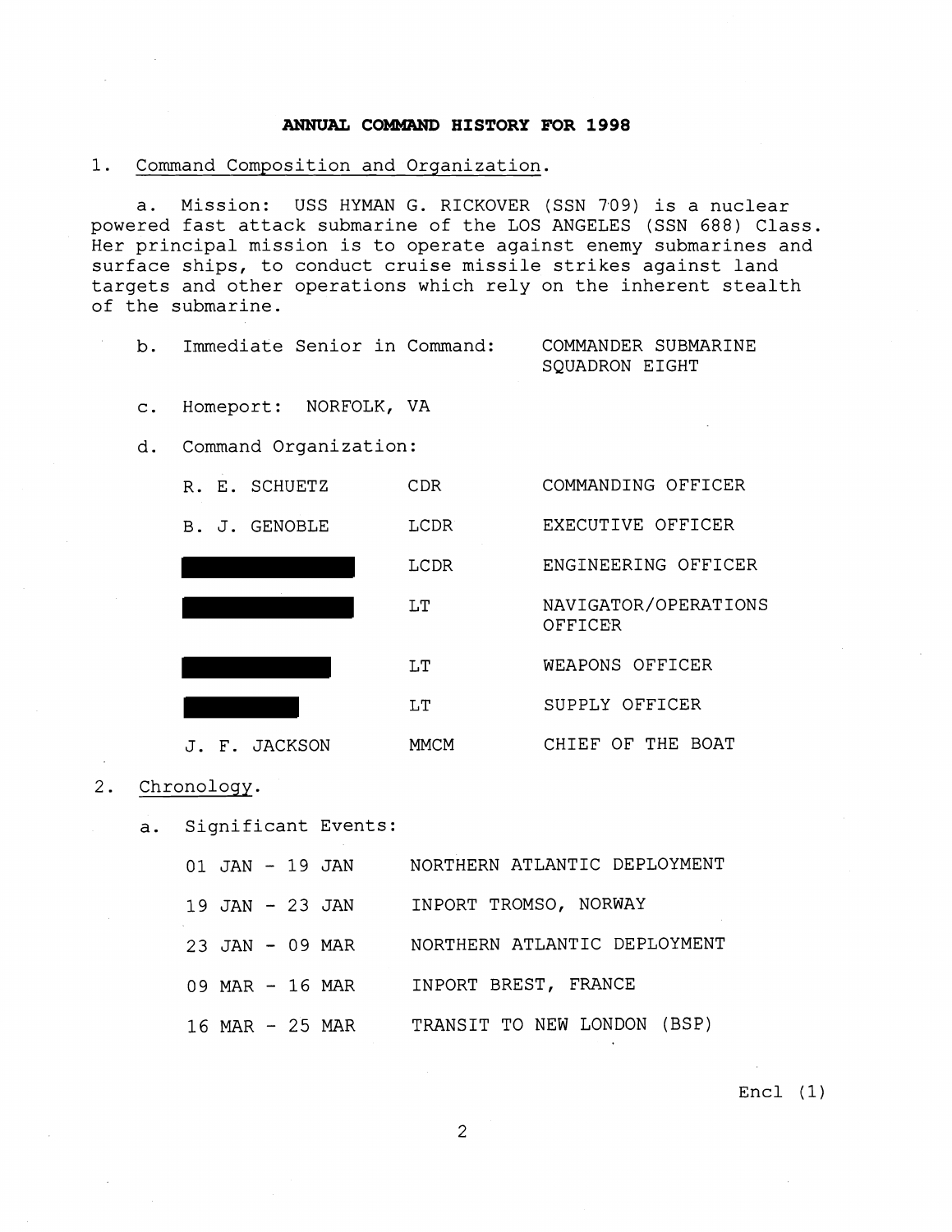|        |  |  | 25 MAR - 27 MAR ORSE / TRANSIT TO NORFOLK             |
|--------|--|--|-------------------------------------------------------|
|        |  |  | 27 MAR - 26 MAY DEPLOYMENT STANDDOWN / UPKEEP NORFOLK |
|        |  |  | 26 MAY - 17 JUN UNDERWAY CHASOAS/JAXOAS ASW OPS       |
|        |  |  | 17 JUN - 22 JUN INPORT FT LAUDERDALE                  |
|        |  |  | 22 JUN - 25 JUN TRANSIT TO NORFOLK                    |
|        |  |  | 25 JUN - 13 JUL INPORT NORFOLK                        |
|        |  |  | 13 JUL - 17 JUL MIDSHIPMEN OPS IN VCOAS               |
| 18 JUL |  |  | DEPENDENTS CRUISE VCOAS                               |
|        |  |  | 18 JUL - 27 JUL INPORT NORFOLK (MINI SPRUCE)          |
|        |  |  | 27 JUL - 31 JUL MIDSHIPMEN OPS IN VCOAS               |
|        |  |  | 01 AUG - 14 SEP UPKEEP NORFOLK                        |
|        |  |  | 14 SEP - 18 SEP SEA TRIALS VCOAS                      |
|        |  |  | 18 SEP - 23 SEP INPORT NORFOLK                        |
|        |  |  | 23 SEP - 28 SEP ANCHORED ANNAPOLIS (ACADEMY VISIT)    |
|        |  |  | 28 SEP - 05 OCT LWAD TESTING CPOAS                    |
|        |  |  | 05 OCT - 13 OCT INPORT NORFOLK                        |
|        |  |  | 13 OCT - 30 OCT AUTEC (TRE)                           |
|        |  |  | 30 OCT - 03 NOV INPORT ROOSEVELT ROADS, PUERTO RICO   |
|        |  |  | 03 NOV - 07 NOV PCO OPS AFWTF                         |
|        |  |  | 07 NOV - 09 NOV INPORT ROOSEVELT ROADS, PUERTO RICO   |
|        |  |  | 09 NOV - 13 NOV PCO OPS AFWTF                         |
|        |  |  | 13 NOV - 20 NOV EER OPS/ ENROUTE NORFOLK              |
|        |  |  | 20 NOV BSP TRE TEAM NORFOLK                           |
|        |  |  | 20 NOV - 23 NOV TRE VCOAS                             |

 $\label{eq:2.1} \frac{1}{\sqrt{2}}\int_{\mathbb{R}^3} \frac{1}{\sqrt{2}}\left(\frac{1}{\sqrt{2}}\right)^2\frac{1}{\sqrt{2}}\left(\frac{1}{\sqrt{2}}\right)^2\frac{1}{\sqrt{2}}\left(\frac{1}{\sqrt{2}}\right)^2.$ 

 $\mathcal{L}^{\text{max}}_{\text{max}}$  ,  $\mathcal{L}^{\text{max}}_{\text{max}}$ 

Encl (1)

 $\mathcal{L}(\mathcal{A})$  and  $\mathcal{L}(\mathcal{A})$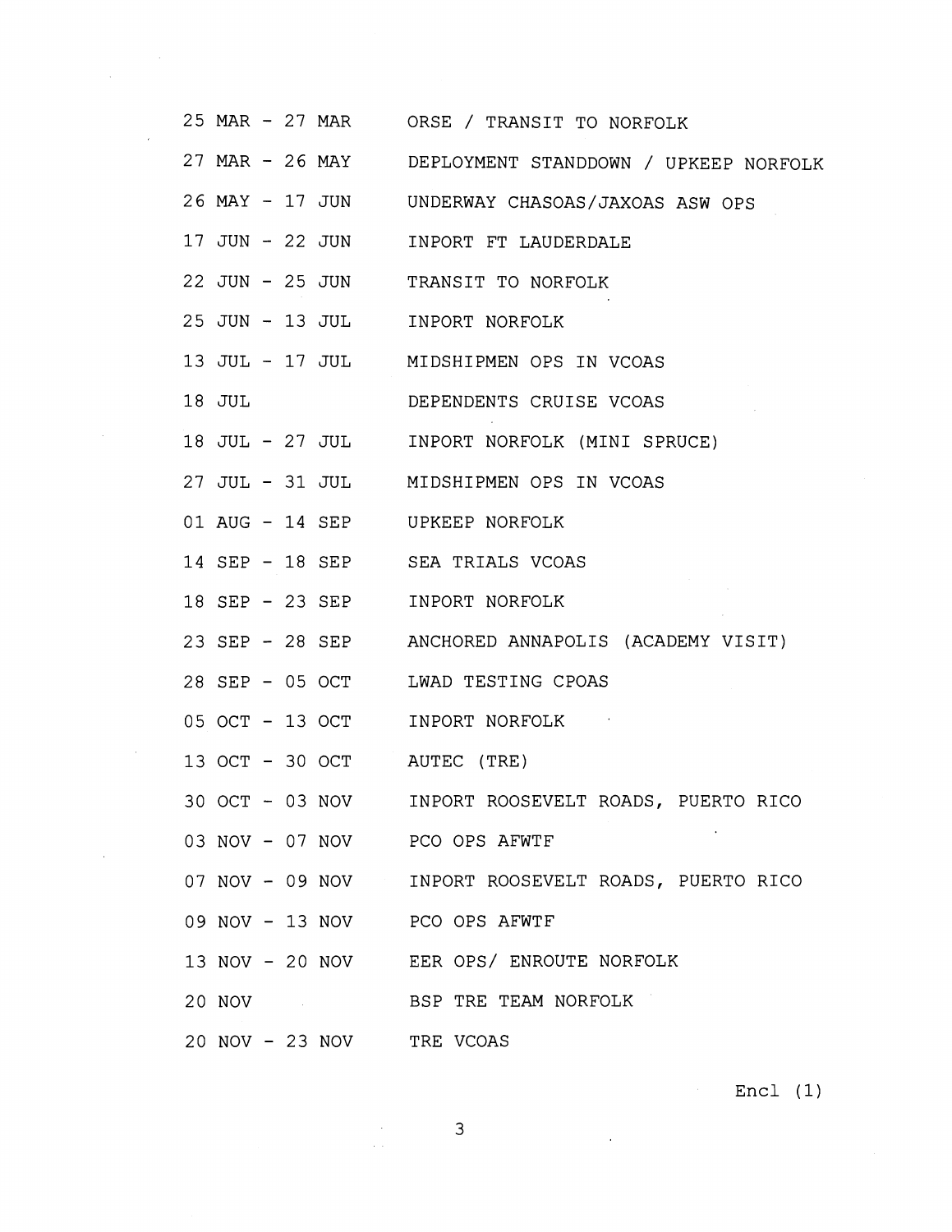| 23 NOV - 15 DEC |  | INPORT NORFOLK |
|-----------------|--|----------------|
| 15 DEC - 18 DEC |  | ASW SVCS VCOAS |

b. Port Visits:

| 19 JAN - 23 JAN | PORT VISIT, TROMSO, NORWAY           |
|-----------------|--------------------------------------|
| 09 MAR - 16 MAR | PORT VISIT, BREST, FRANCE            |
| 17 JUN - 22 JUN | PORT VISIT, FT LAUDERDALE, FL.       |
| 23 SEP - 28 SEP | PORT VISIT, ANNAPOLIS MD.            |
| 30 OCT - 03 NOV | PORT VISIT, ROOS. ROADS, PUERTO RICO |
| 07 NOV - 09 NOV | PORT VISIT, ROOS. ROADS, PUERTO RICO |

## 3. Narrative.

The ship conducted a highly successful Northern Atlantic deployment from January through March of 1998. For this deployment the ship received its third Meritorious Unit Commendation. The crew enjoyed a brief port visit in Tromso, Norway mid-way through the deployment. Following the deployment, the crew enjoyed some well deserved liberty in Brest, France. Upon departing France on 16 March, the ship transited to New London, embarked a team from the Nuclear Propulsion Examination Board on 25 March and successfully completed an Operational Reactor Safeguards Examination enroute to Norfolk, VA.

After two weeks of stand-down, the ship began a dedicated maintenance upkeep which lasted until 26 May. In early June, RICKOVER completed sea trials and transited to the Charleston and Jacksonville Operating Areas for three weeks of ASW Operations. The crew then enjoyed a 5 day port visit in Fort Lauderdale interacting with the Navy League. RICKOVER transited back to Norfolk and spent the first two weeks of June involved in training and maintenance.

During the month of July the RICKOVER completed a mini-Spruce, and two weeks of Midshipmen Operations. These two weeks of Midshipmen Operations provided an excellent opportunity for RICKOVER'S crew to show the Navy's future leaders the extensive capabilities of America's finest front line attack submarine.

Encl (1)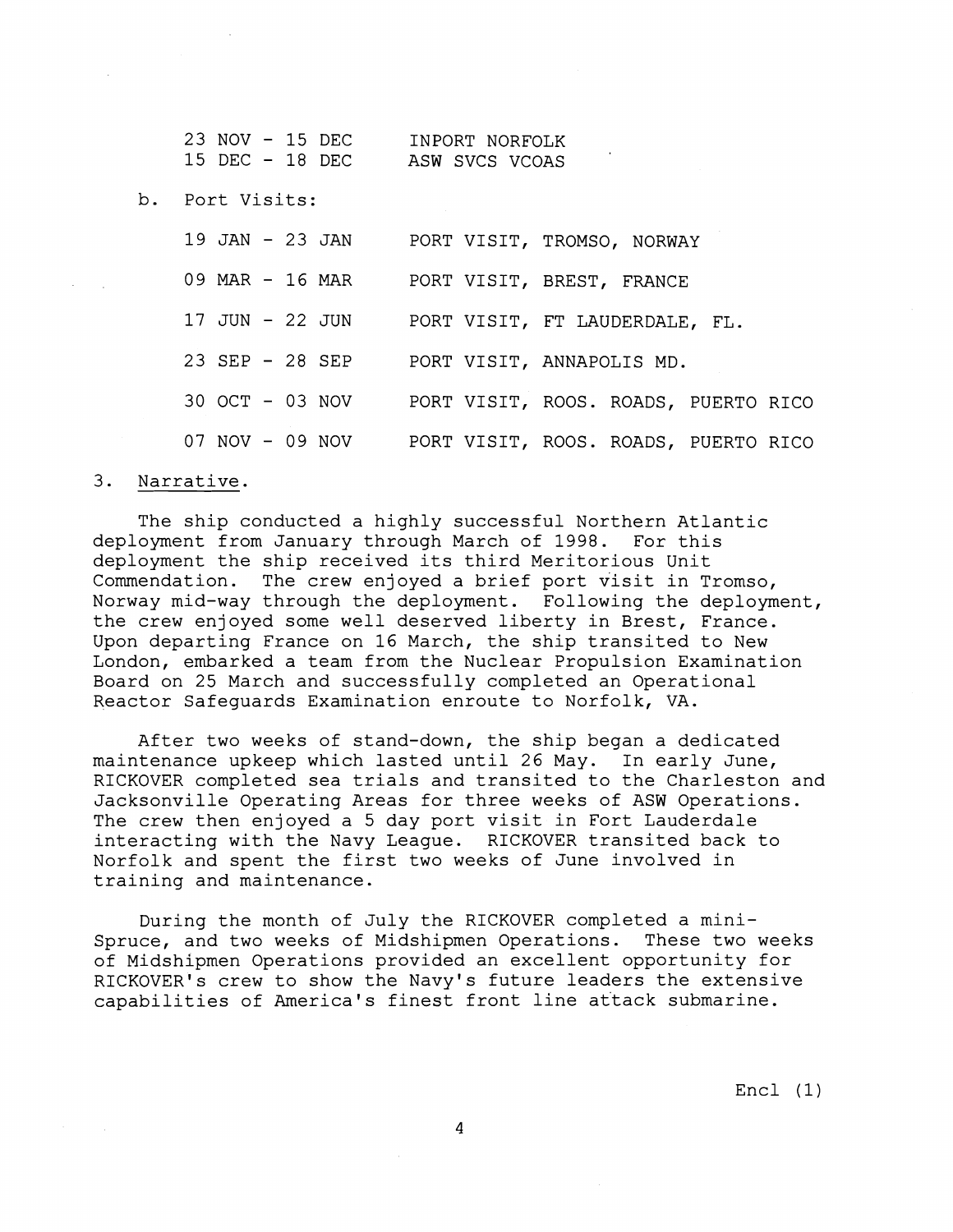The ship conducted an upkeep during the month of August and part of September. After the upkeep the ship transited to and anchored off of Annapolis, Maryland for Open House to the Naval Academy. During this 5 day visit, the crew attended daily functions with the Naval Academy midshipmen to provide information and set proud examples of the Submarine Force. Additionally, the ship was opened to general touring for students and hosted over 700 guests during the weekend. The visit was highly successful and made a significant contribution to the recruiting of future submarine officers.

The RICKOVER conducted CNO Project Testing in early October in the local operating areas. In the middle of October the ship transited to Autec and successfully conducted its MK48 Torpedo Proficiency. The ship then transited to the Puerto Rico Operating Areas where it spent the first two weeks of November conducting Prospective Commanding Officer (PCO) Operations. Again the RICKOVER and crew performed flawlessly, providing invaluable training to our future submarine force commanders. During PC0 Operations the ship had the opportunity to visit Roosevelt Roads, Puerto Rico on two occasions.

On 13 November, the ship left the PROAs and transited to Norfolk to BSP the Tactical Readiness Examination (TRE) Team. ' The ship conducted a TRE in the VCOAs and received a well deserved overall grade of Above Average. Prior to the RICKOVER going into the holiday standdown period the ship conducted ASW Operations in the local operating areas.

For the ship's sustained superior performance, USS HYMAN G RICKOVER was awarded the COMSUBRON EIGHT Communications, Deck, Tactical, and Supply "E" Awards and the Atlantic Fleet Silver Anchor Award for 1998.

Encl (1)